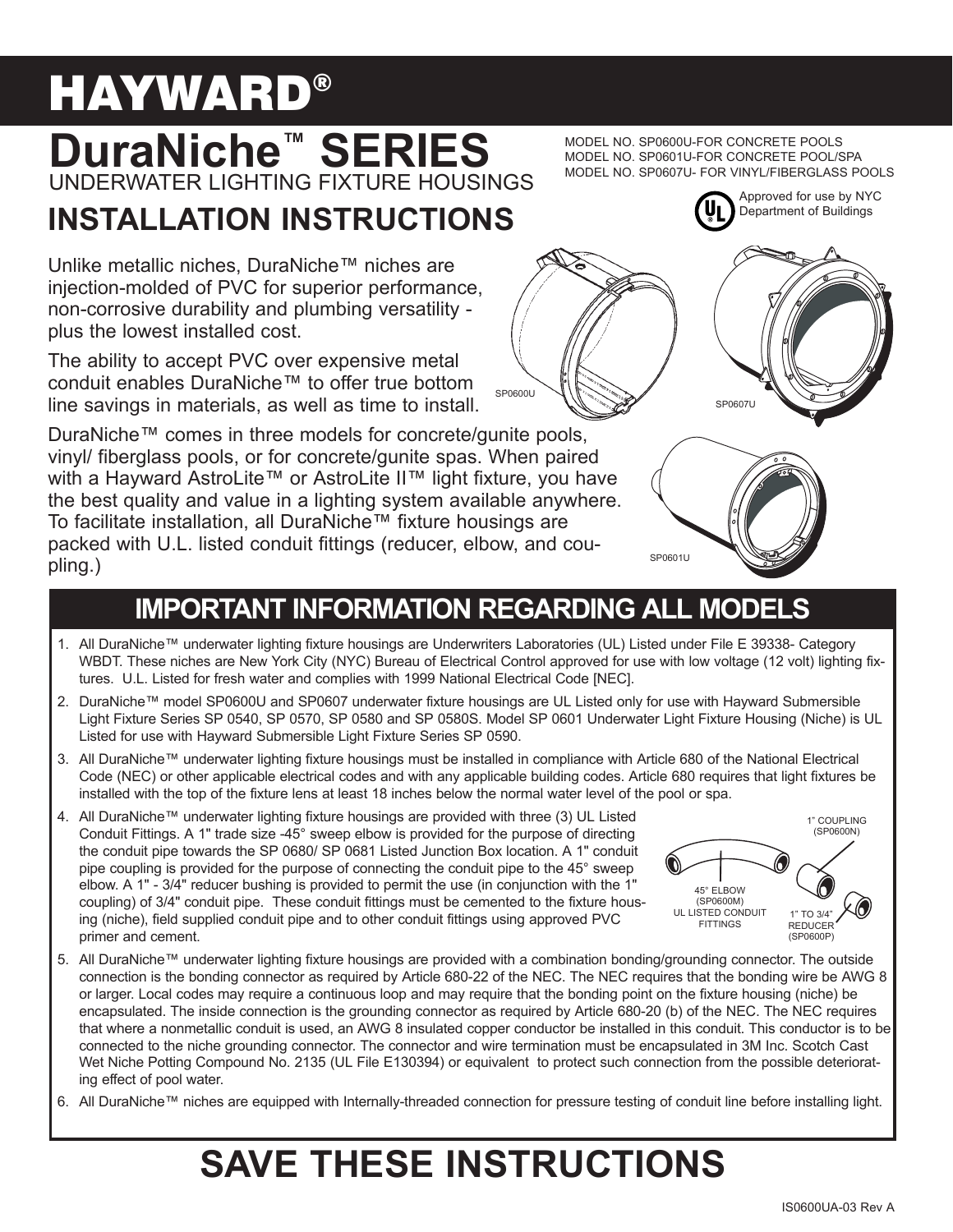## **INSTALLATION INSTRUCTIONS FOR SP0600U AND SP0601U**

#### **FEATURES COMMON TO SP0600U AND SP0601U- FOR CONCRETE**

- 1. 3/4" set-back plaster flange with tie-off holes to secure to rebar and assure positive positioning during guniting.
- 2. Unique 90° ledge at the flange bottom prevents "slumping" during plastering.
- 3. Niche cover (see back page) included with each niche, protects the niche and mounting threads during guniting.
- 4. The SP0601U small diameter niche has extra space for easy coiling and storage of the relamping cord.

Models SP0600U (Pool) and SP0601U (Spa) Underwater Lighting Fixture Housings are intended for installation in pools or spas with floors and walls formed of gunite or concrete (shotcrete) with a concrete reinforcing bar (rebar) frame. Gunite is a mixture of Portland Cement and sand while shotcrete is a high strength (4000 psi) concrete utilizing Portland Cement and small size aggregate.

The outside shape of the pool or spa is formed from SteelTek or other suitable material. In some cases, the excavated dirt wall will serve as the outside form. The inside wall of the pool or spa is formed from rebar that is bent to the desired shape (See Illustration A ). The distance between the outer and inner wall is called the beam and is typically 8 to 12 inches. Rebar steel should be set at 10" for a 12" beam and 8" for a 10" beam. The distance between the niche flange and the outer wall should be the beam dimension. At all points where the rebar crosses, tie wire is used to connect the rebar securely.

- 1. Position the Model SP 0600U (Pool) or SP 0601 U (Spa) between adjacent rebars such that the niche is held on four sides by sections of rebar. At the time the niches are installed it may be necessary to add sections of rebar or move existing sections to one side or another in order to insure that the niche is held securely. See illustration (B)
- **THE NEC REQUIRES THAT THE TOP OF THE LIGHT LENS BE AT LEAST 18 INCH-ES BELOW THE WATER LEVEL. BE SURE TO POSITION NICHE SO THAT YOU COMPLY WITH THIS REQUIREMENT. SOME INSTALLERS POSITION NICHE 24 INCHES BELOW ANTICIPATED WATER LEVEL TO AVOID ANY INSPECTION AUTHORITY ISSUES WITH THIS REQUIREMENT.**
- 2. Once the niche(s) has been securely positioned (wedged) in the rebar it must be securely tied to the rebar with tie wire. Before tying niche in place make certain that niche is (vertical) plumb, and square to the form and that top of niche (where retaining screw is located) is at highest point at the 12 O'Clock posiiton. The flanges of Niche Models SP0600U and SP0601U are provided with .187" diameter holes through which tie wire may be routed to facilitate securing the niche to the rebar. Tie wire should also be wrapped tightly around the outer circumference of the niche and then tied to the rebar. Once the niche is tied in place confirm that it is still plumb and that the distance from the outer wall to the niche flange is the correct beam dimension
- **NOTE:** The rebar will be approximately 2 inches from where the inside finished surface of the pool will be. You must be sure to leave approximately 2" between the DuraNiche™ flange and the rebar (see illustration C)
- 3. After attaching the niche to the rebar of the pool wall and cementing conduit and conduit fittings in place and connecting the #8 AWG bonding wire to the bonding connector as described, install the provided DuraNiche™ Cover. The niche cover must be installed in order to prevent gunite or concrete from entering the inside of the niche during the pouring/shooting process. Cover should be left in place until the light is installed in the niche. (see illustration C) NICHE COVER
- 4. The outside bonding connection must be inspected before the concrete/gunite, pouring/shooting operation. Follow applicable codes. It is also necessary to keep concrete or gunite from hardening on the outer edge and flange of the niche during pouring/shooting.
- 5. Once the concrete/gunite has completely dried, the niche is ready to be "plastered". Plaster is typically a mixture of white Portland Cement and marble dust along with some pigment chosen to give the pool water the desired color. The "plaster" is applied about 1" thick in the area surrounding the niche. The distance between the front edge and the flange of the niche is filled with plaster.



A

8" TO 12"



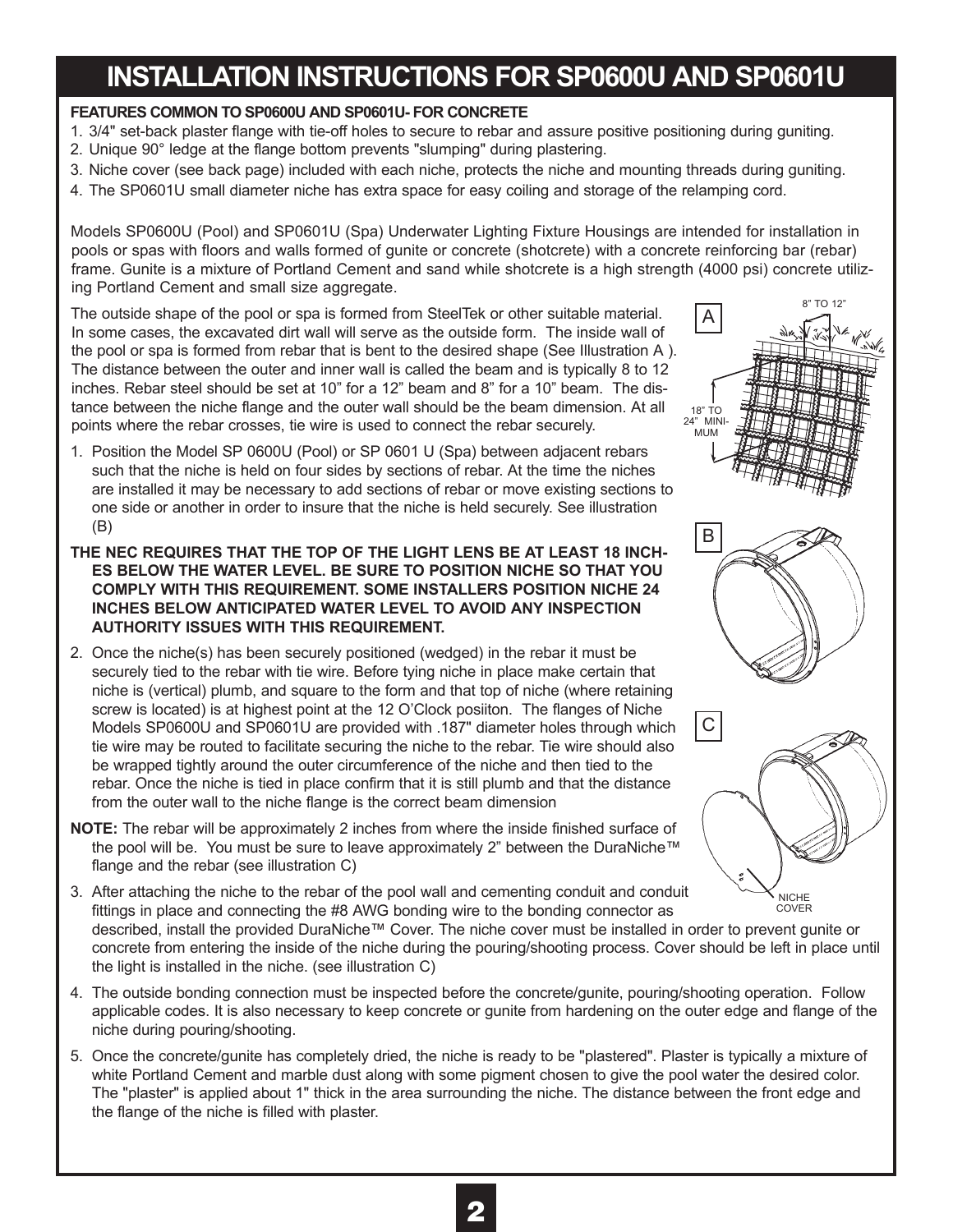### **INSTALLATION INSTRUCTIONS FOR SP0607U**

#### **FEATURES EXCLUSIVE TO SP0607U- FOR VINYL/FIBERGLASS POOLS:**

1. Attractive, injection-molded Duralon™ face rim assembly for corrosion-free performance.

2.Fits all standard punch designs, no tooling modifications are required.

3.Incorporates the dependability of Hayward's proven wall panel sealing method.

#### **A. FOR VINYL LINED METAL WALL, FIBERGLASS PANEL OR FIBERGLASS POOLS**

1. If not pre-punched by factory, drill and cut out wall panel sections as per dimensions below:

METAL OR FIBERGLASS PANEL CUT-OUT CIRCULAR PANEL CUTOUT - 10 %" MAX. 10 5/8 MIN. DRILL OR PUNCH - TEN (10) 5/16" HOLES ON 11 ½" B.C., SPACED 36° DRILL OR PUNCH - TWO (2)  $\frac{1}{4}$ " HOLES ON 11  $\frac{1}{2}$ " B.C. SPACED 180°

- 2. Insert shell through panel section from interior of pool, securing Grounding Bracket at TOP (12 O'clock). For fiberglass pools (without liner): Caulk rear side of shell flange with silicone or other suitable sealing compound prior to inserting shell through pool wall.
- 3. Align the securing screw holes (at top and bottom) of the shell with those of the wall panel and insert the two pan head securing screws through shell and panel. This step may be eliminated for fiberglass pools (without liner).
- 4. Align the holes of the backup rim with those on the exterior side of the wall panel and fasten the shell and backup rim to the wall panel with the two No. 13 x 5/8" self-tapping pan head securing screws. For fiberglass pools (without liner): Caulk front surface of backup rim prior to installing.
- 5. Align holes in gasket with holes in shell and affix to shell with small quantity of adhesive. Cement to hold gasket in place. (Two large holes in gasket will fit over the pan heads of the securing screws.)
- 6. If vinyl lined pool, install liner before proceeding with Step 7.
- 7. Align second gasket (not required for fiberglass pools without liner) and face plate and fasten tightly to shell assembly with ten (10) No. 13 x 1 ¼" flat-head self-tapping screws provided. Use a properly sized Phillips screwdriver to tighten these heavy-duty screws. (Note: Make sure that the two countersinks on the back of faceplate line up with the heads of the two securing screws.) If vinyl liner pool, pierce liner through faceplate holes one at a time prior to inserting screws. Secure  $Durability \sim 10$  to pool with screws following this sequence:

#### **a. FACEPLATE b. GASKET c. VINYL LINER (OPTIONAL)**

d. GASKET e. DuraNiche<sup>™</sup> f. POOL PANEL g. BACKUP RING

8. Be sure to follow pool manufacturer's instructions. If vinyl lined pool, cut out liner along inside edges of faceplate.

#### **B. FOR WOOD OR FIBER PANEL VINYL LINER POOLS**

- 1. Cut out wall panel to 12 3/8" maximum, 12 1/8" minimum O.D. (Approximately 1/8 " larger than O.D. of backup ring).
- 2. Insert backup ring through circular hole, from rear of panel, and fasten to rear of panel with (6) brass wood screws of prop- er length (not furnished).